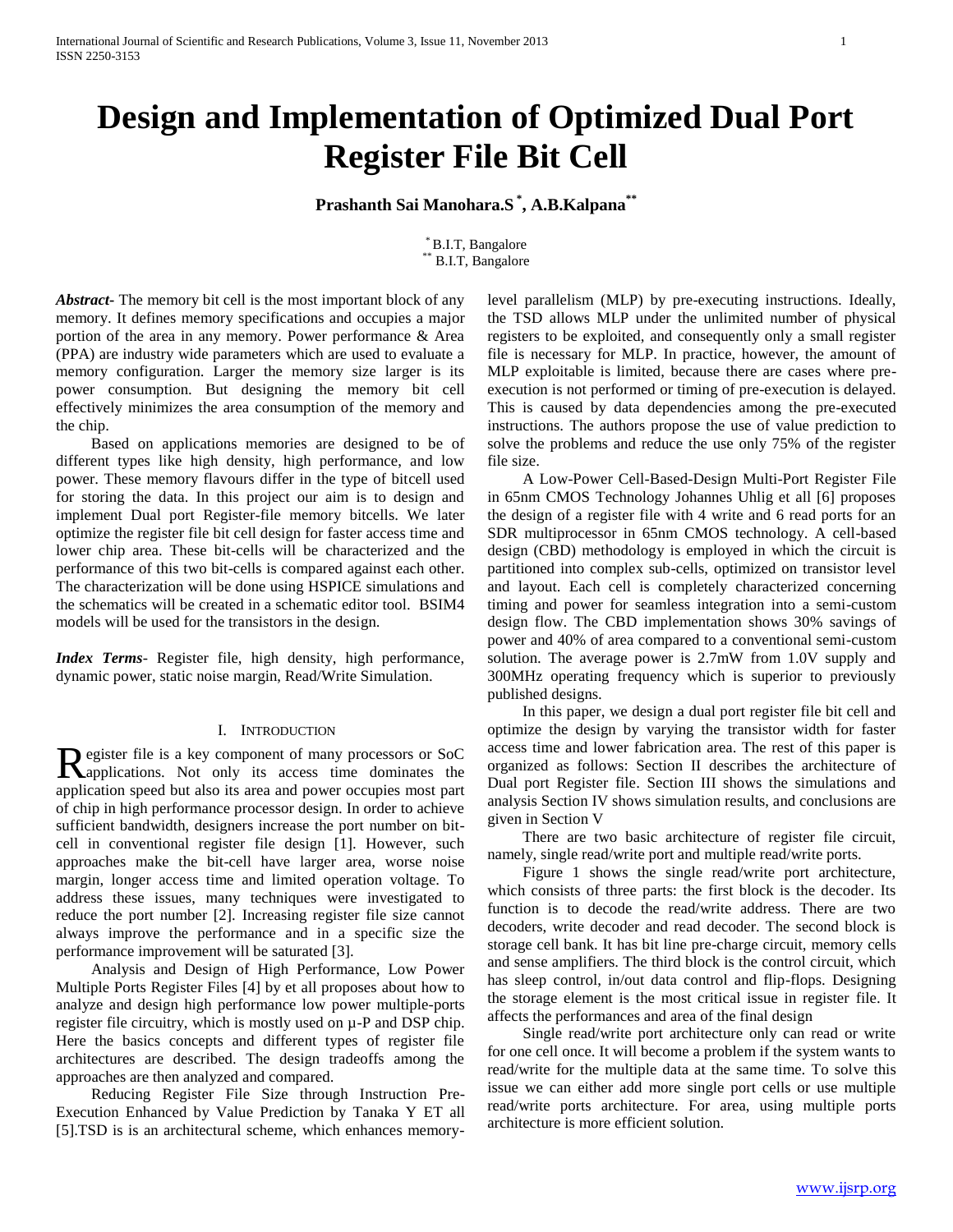Figure 2 shows a multiple (2R1W) read/write ports architecture. Similarly, this circuit is composed of three blocks with a little difference. The 2R1W read/write register file must add a read decoder, controller, sense amplifier, and also storage cell need to add two pull down NMOS for additional read port. Therefore it can achieve the goal of multiple read/write, with a little bit of increased area. In the next section we will analyze two different read ports structures of register file.

### II. DUAL PORT REGISTER FILE BIT CELL

 Figure 3 shows the schematic of Dual port Register file circuit. The 8T register file bit cell consists of two ports viz., Port-A and Port-B. Register file bit cell differs from SRAM bit cell in a way that there are separate dedicated ports for read and write operations. Port-A is always used for read operation and Port-B for write operation.

 In Read operation, the address decoder decodes the address line and put the address on the word line A (WLA). When this word line goes high the pass gate turns on and exposes the internal storage node (cored) to the bit line A (BLA) which is initially pre-charged to logic 1 by the bit cell pre-charge circuit. In write operation, the data is driven by write drivers into the bit line B (BLB). When clock in enabled and write enable is activated the address decoders decode the address and turn on WLB

 This pass gate when turned on exposes BLB to cored. The strength of write driver is higher than the pull down device in the bit cell. Hence the data is written onto the internal node

### III. SIMULATION AND ANALYSIS

 This section contains the Write and Read waveforms, Dynamic power, Leakage power and Static noise margin for faster access design and low fabrication area design.

| Transistors    | <b>Transistor Width 1</b> | Transistor width 2 |
|----------------|---------------------------|--------------------|
| P <sub>1</sub> | $3.3e-07$                 | $2.2e-07$          |
| P <sub>2</sub> | $3.3e-07$                 | $2.2e-07$          |
| N1             | 2.25e-06                  | 1.49e-06           |
| N <sub>2</sub> | 2.25e-06                  | 1.49e-06           |
| Pg1            | $6.3e-07$                 | $4.2e-07$          |
| Pg2            | $6.3e-07$                 | $4.2e-07$          |
| Pg3            | $6.3e-07$                 | $4.2e-07$          |
| Pg4            | 6.3e-07                   | $4.2e-07$          |

**Table 1: Transistor sizes**



**Figure 1: Single Read/Write Port Architecture**



**Figure 2: Multiple Read/Write Port Architecture**



**Figure 3: 8T Register File Bit Cell**

 Table 1 show the transistor sizes which are used to optimize the designed register file for faster access time and for low fabrication area.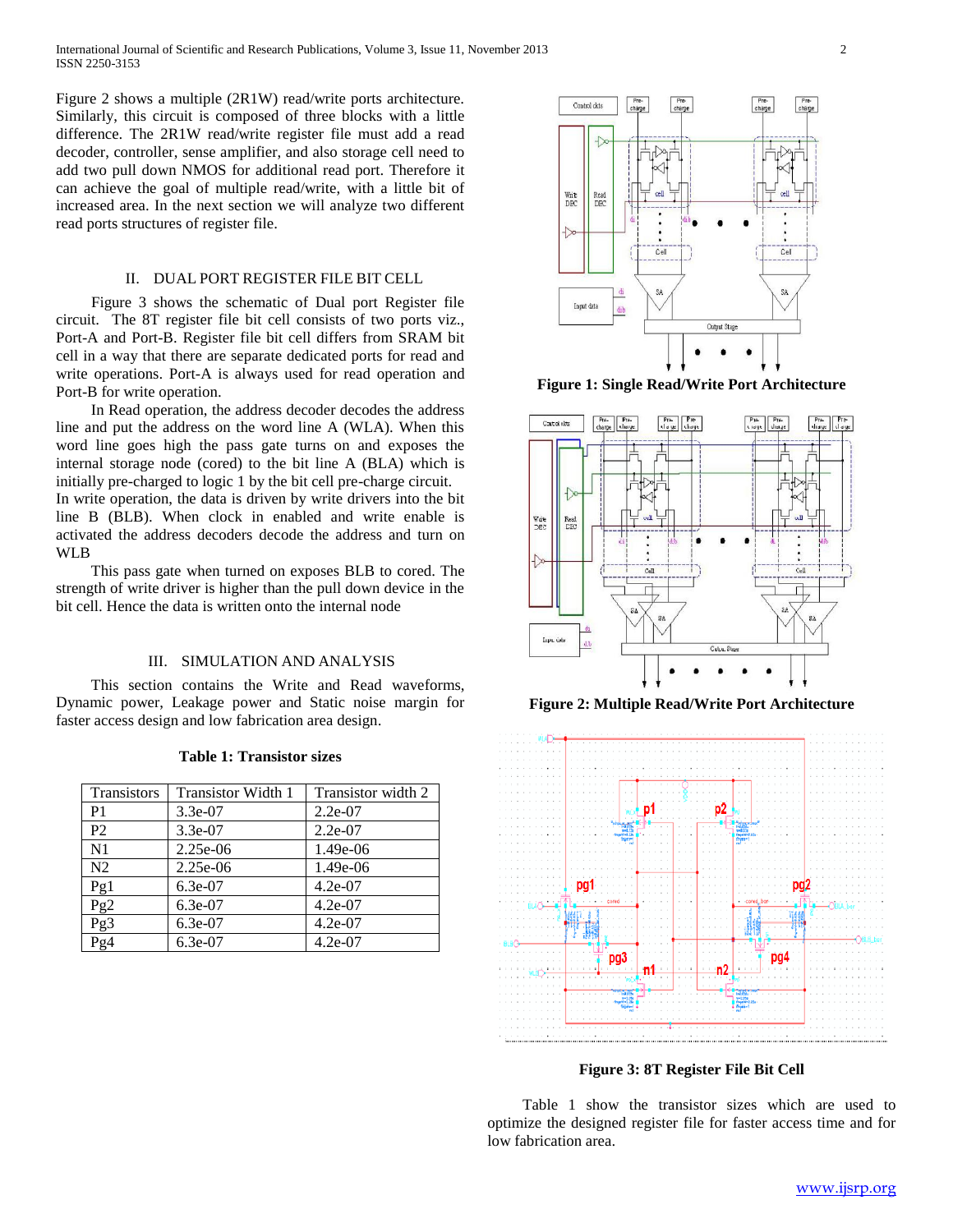### IV. RF DESIGN USING TRANSISTOR WIDTH 1

#### i. Read Simulation

 Read time is measured as the delay from word line reaching 50% of its final value to the time it takes the bit line differential to reach its threshold at power supply of 1.8V as shown in Figure 4. Tread= 5.722e-12sec, Iread=3.684e-05A.

### ii. Write Simulation

 Write time is measured as the time delay from word line WLB rise to the time it takes for the internal nodes to change state as shown in Figure 5. Twrite= 1.870e-10sec.

### iii. Dynamic Power

 Dynamic read power is the power drawn by the bitcell when the bit cell is subjected to a real-time read operation times the supply voltage. Here we model the bit cell into a read functional mode and then measure the current drawn by it from VDD. Dynamic write power is the powers drawn by the bitcell when the bit cell is subjected to a real-time write operation times the supply voltage. Here we model the bit cell into a write functional mode and then measure the current drawn by it from VDD as shown in Figure 6. Pdynamic\_write= 6.6312e-05W, Ppeak\_write= 1.713e-03W, Pdynamic\_read= 3.51E-05W, Ppeak\_read= 3.4524e-03W.

### iv. Leakage Power

 Leakage read power is the power drawn by the bitcell when subjected to a non-functional mode the bit cell is turned off i.e., bit lines are floating and word lines are at logic '0' times the supply voltage. Leakage write power is the power drawn by the bitcell when subjected to a non-functional mode. The bit cell is turned off i.e., bit lines are floating and word lines are at logic '0' times the supply voltage. Leak power  $= 145.9$ pW

# v. Static Noise margin

 In this project we designed 8T register file which has separate read and write ports. In each RF cell design writing is done by using eight transistors and during writing data we disabling the Read port so Static Noise Margin (SNM) is not affecting during hold and Read mode. During writing we use the same writing configuration in the design so the write margin (least bitline voltage required to change the state of RF cell) is not affected by the Read port. By using the proposed design the worst case stability condition encountered in 8T RF cell is avoided and high Read SNM is retained. We modelled noise as a voltage source at the internal node of the cell and increased it gradually in the steps of 100mV. The SNM plot is shown in Figure 8.



**Figure 4: Read Simulation for Transistor width 1**



**Figure 5: Write Simulation for Transistor width 1**

 The results show that there was no change of state of internal nodes up to a noise of 600mV but the cell changes the state when a noise of 700mV is introduced. Hence we can safely conclude that the noise margin is 600mV



**Figure.6 Dynamic Power for Transistor width 1**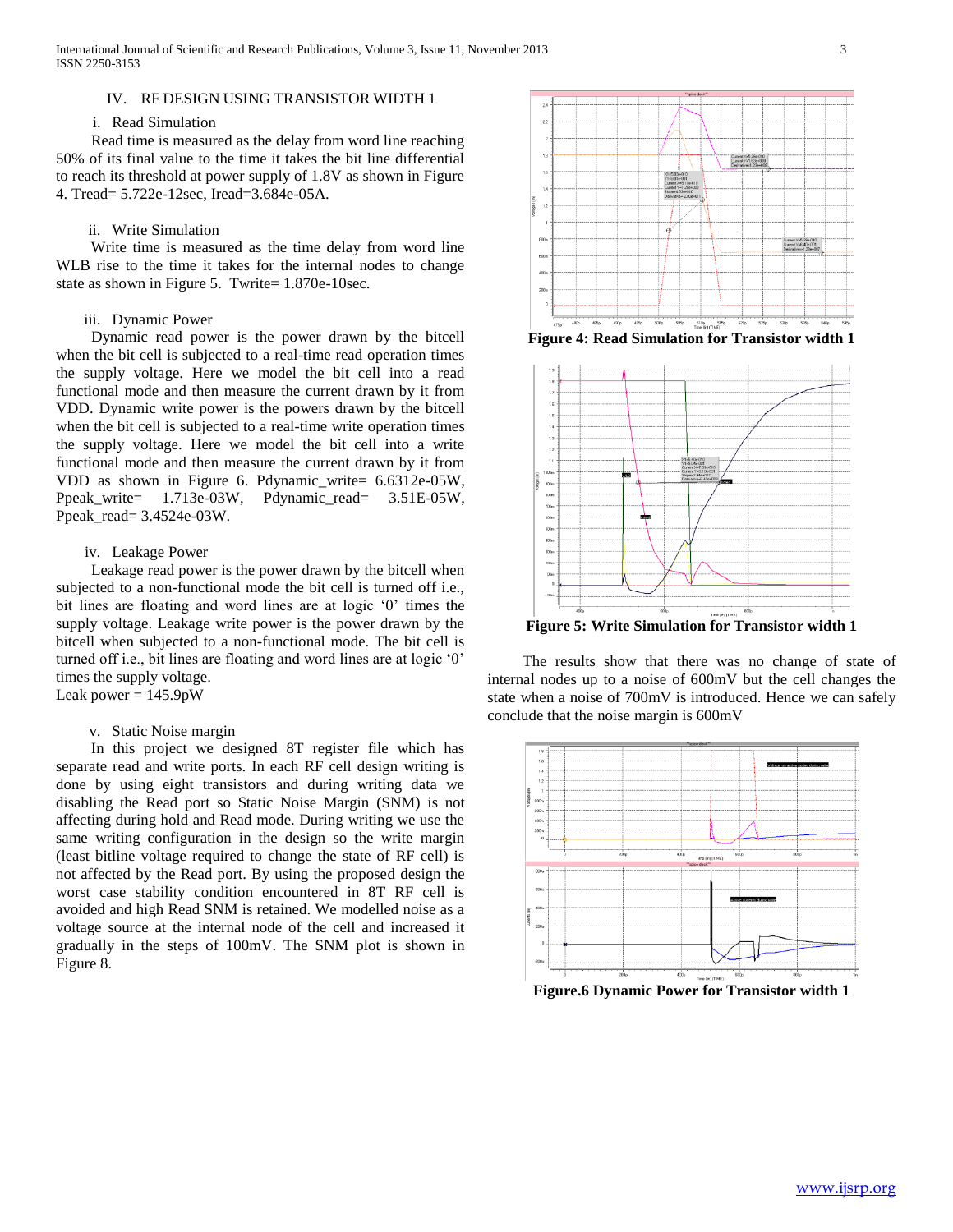

**Figure 7: Leakage Power for Transistor width 1**



**Figure 8: Static Noise margin for Transistor width 1**

### V. RF DESIGN USING TRANSISTOR WIDTH 2

### i. Read Simulation

 Read time is measured as the delay from word line reaching 50% of its final value to the time it takes the bit line differential to reach its threshold at power supply of 1.8V as showin in Figure 9. Tread= 5.603e-12sec, Iread=5.207e-05A,)



**Figure 9: Read Simulation for Transistor width 2**

### ii. Write Simulation

 Write time is measured as the time delay from word line WLB rise to the time it takes for the internal nodes to change state as shown in Figure 10. Twrite= 1.978e-10sec

iii. Dynamic Power

 Dynamic read power is the power drawn by the bitcell when the bit cell is subjected to a real-time read operation times the supply voltage. Here we model the bit cell into a read functional mode and then measure the current drawn by it from VDD. Dynamic write power is the powers drawn by the bitcell when the bit cell is subjected to a real-time write operation times the supply voltage. Here we model the bit cell into a write functional mode and then measure the current drawn by it from VDD as show in Figure 11. Pdynamic\_write= 1.89e-05W, Ppeak\_write= 2.3148e-03W, Pdynamic\_read= 9.3726e-05W, Ppeak\_read= 4.3092e-03W.

### iv. Leakage Power

 Leakage read power is the power drawn by the bitcell when subjected to a non-functional mode, the bit cell is turned off i.e., bit lines are floating and word lines are at logic '0' times the supply voltage. Leakage write power is the power drawn by the bitcell when subjected to a non-functional mode. The bit cell is turned off i.e., bit lines are floating and word lines are at logic '0' times the supply voltage.

Leak power  $= 175.3$ pW

v. Static Noise margin

 In this project we designed 8T register file which has separate read and write ports. In each RF cell design writing is done by using eight transistors and during writing data we disabling the Read port so Static Noise Margin (SNM) is not affecting during hold and Read mode. During writing we use the same writing configuration in the design so the write margin (least bitline voltage required to change the state of RF cell)



**Figure 10: Write Simulation for Transistor width 2**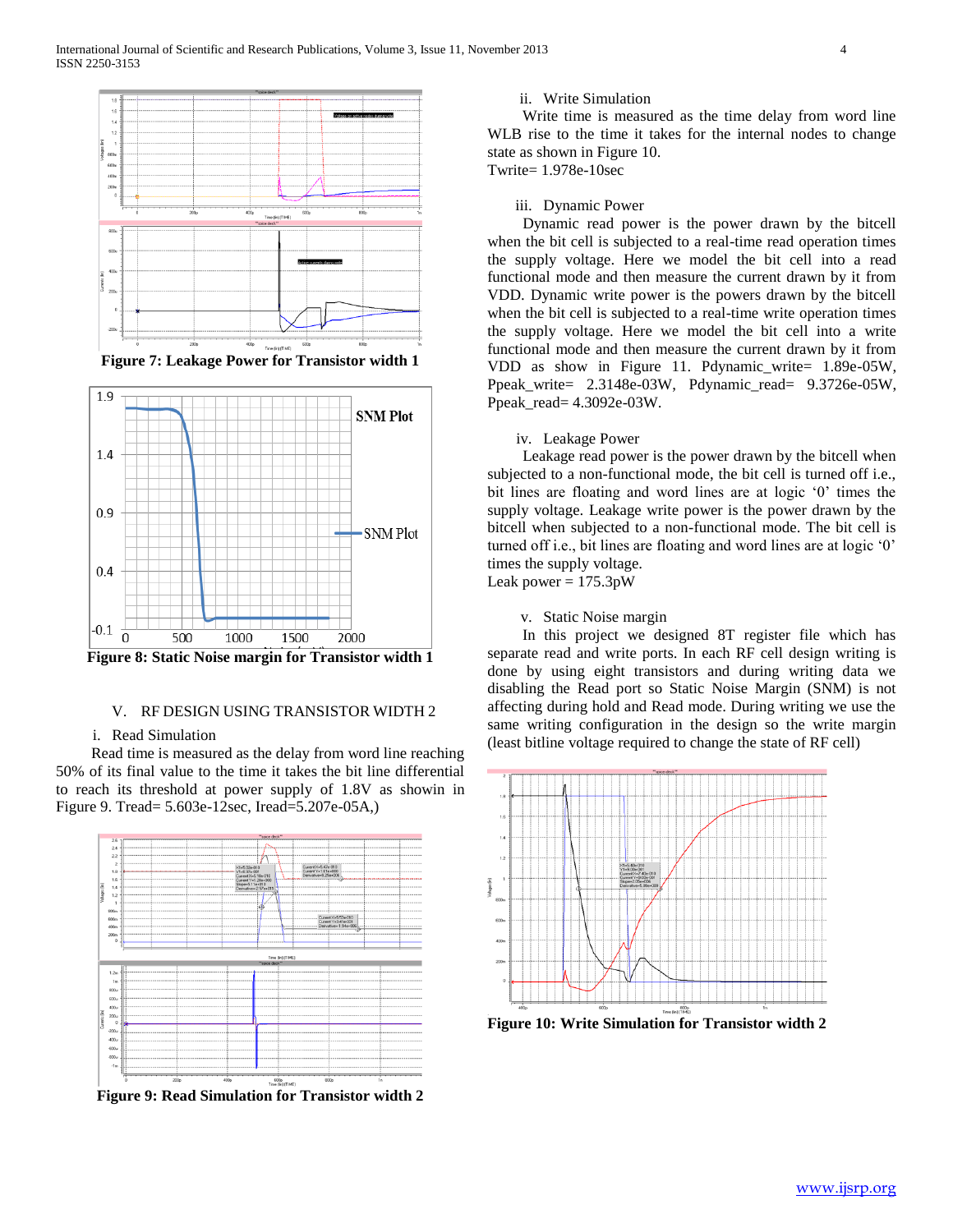

**Figure 11: Dynamic Power for Transistor width 2**



 We modeled noise as a voltage source at the internal node of the cell and increased it gradually in the steps of 100mV. The results show that there was no change of state of internal nodes up to a noise of 600mV but the cell changes the state when a noise of 700mV is introduced. Hence we can safely conclude that the noise margin is 600m. The SNM plot is showin in Figure 13.



**Figure 13: Static Noise margin for Transistor width 2**

VI. RESULTS

|  | <b>Table 2: Simulation results</b> |  |
|--|------------------------------------|--|
|--|------------------------------------|--|

| Parameter     | RF design using    | RF design using    |
|---------------|--------------------|--------------------|
|               | Transistor width 1 | Transistor width 2 |
| Twrite (s)    | 1.870e-10          | 1.978e-10          |
| Tread (s)     | 5.722e-12          | 5.603e-12          |
| Iread(Amps)   | 3.684e-05          | 5.207e-05          |
| <b>SNM</b>    | 600mV              | 600mV              |
| Leakage Power | 145.9              | 175.3              |
| (pW)          |                    |                    |
| Dynamic Read  | 3.51E-05           | 9.3726e-05         |
| Power (W)     |                    |                    |
| Dynamic Write | 6.6312e-05         | 1.89e-05           |
| Power $(W)$   |                    |                    |
| Peak Read     | 3.4524e-03         | 4.3092e-03         |
| Power $(W)$   |                    |                    |
| Peak Write    | 1.713e-03          | 2.3148e-03         |
| Power (W)     |                    |                    |

 The Table 2 shows the simulation results of the designed register file bit cells for two different transistor widths. The table indicates that the time taken for read and write operation by the register file bit cell using transistor width 1 is more than the register file bit cell using transistor width 2.

 We can clearly see the trade offs resulting from the designs. Transistor Width 1design has more transistor count but it slower compared to Transistor Width 2. The design with Transistor Width 1 can be used when reducing the chip area is the motive. On the other hand Transistor Width 2 design is faster but need more power requirements and also have higher leakage currents.Transistor width 2 design can be used for when increasing the performance is the motive.

### VII. CONCLUSIONS

 A dual port register file bit cell is designed and implemented at 180nm technology and we observed that based on the requirement the RFs can be optimized to obtain the target parameters. If a faster access time RF is needed then the sizes of the transistors can be optimized in such a way that a high read current is achieved which reduced the access time of the memory. Alternatively if low fabrication area RF is the requirement of the application then the sizes of the transistors in the bit cell can be reduced to meet the area requirements. Reduced area of the bit cell in turn reduces the sizes of its control circuitry as well. Reducing the operating voltage is also an effective way to reduce integrated circuit power consumption but it degrades the noise margin. We then compare the two topologies in terms both write and Read operations, Leakage power, Dynamic Power (read and write power) and Static Noise margin and the measurements are tabulated.

### ACKNOWLEDGEMENT

 My sincere thanks to Prof. K.V Prasad, Prof Vijayaprakash, Prof.A.B.Kalpana for their useful inputs.